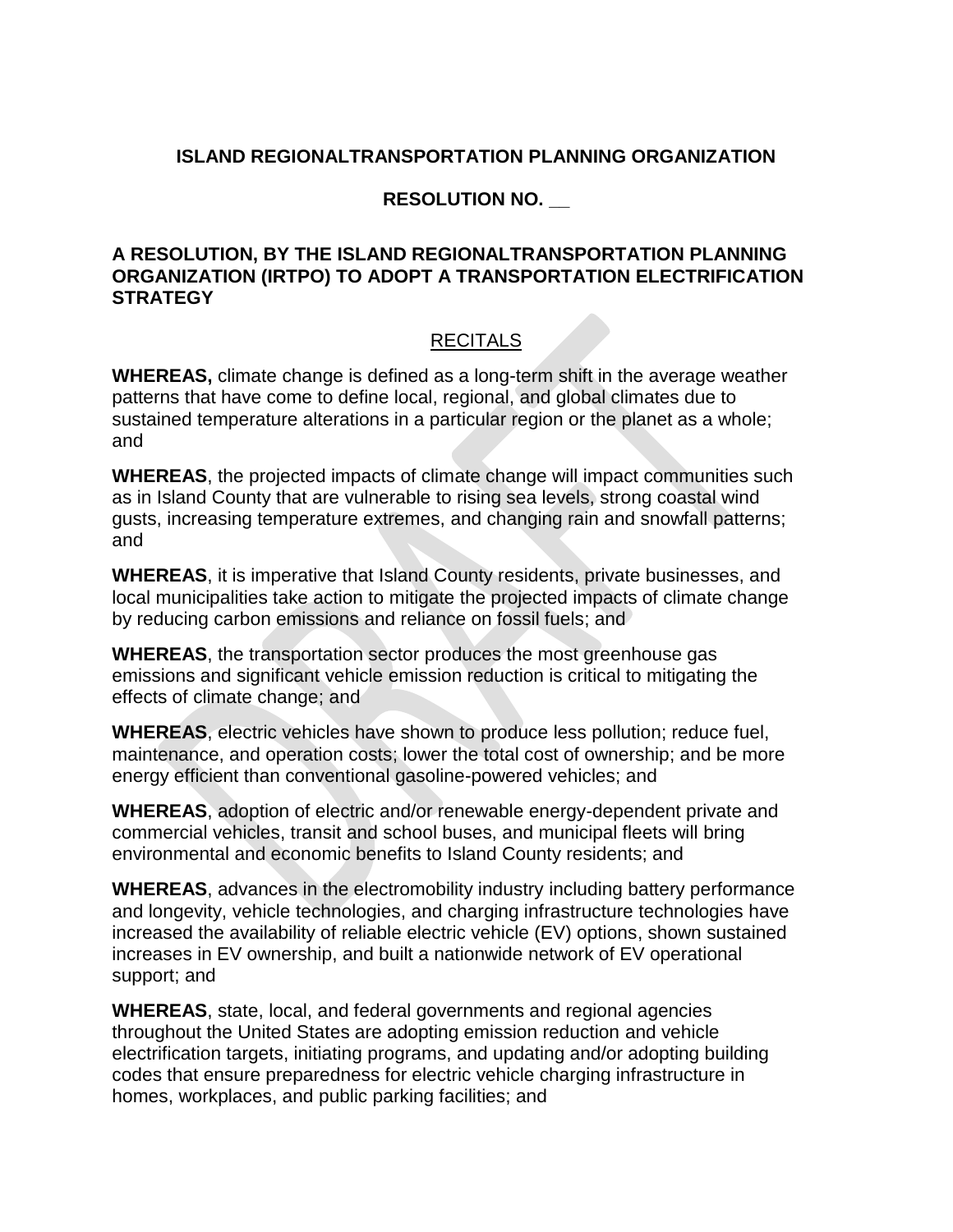**WHEREAS**, it is imperative that IRTPO member agencies adopt a set of reasonable goals and courses of action to increase electric vehicle adoption, charging station accessibility, and municipal fleet electrification; and

**FURTHERMORE**, Island County residents are increasingly favoring electric vehicles to reduce cost of ownership and help lower greenhouse gas emissions and will require convenient public charging stations;

**NOW, THEREFORE, BE IT RESOLVED**, the IRTPO recognizes the critical nature of global warming and climate change, is cognizant of the actions being taken by governments and global organizations to increase EV adoption, and pledges to take steps to support use of electric vehicles by private owners and municipal fleets; and

**BE IT FURTHER RESOLVED**, the IRTPO supports the following potential actions for member agencies and other organizations within the Island region.

- 1. Adoption of a reasonable plan to incrementally increase the countywide proportion of private electric vehicle ownership that reflects Washington state's goal of electric vehicles comprising eight percent of all new vehicle sales by 2025.
- 2. Promotion of workplace electric vehicle charging and supporting temporary local tax exemptions or monetary benefits for businesses that provide charging facilities for employees.
- 3. Advertisement to increase public awareness of existing financial incentives supporting electrical vehicle purchase, such as federal vehicle tax credits, Washington state sales tax exemption on new/used electric vehicles, and lowinterest electric vehicle purchase loans.
- 4. Adoption of electric vehicle-ready building codes for single family, multifamily, and commercial uses.
- 5. Adoption of initiatives that will increase access to public charging stations through partnership with:
	- Electrical utilities (Puget Sound Energy and Snohomish County Public Utility District) to install, operate, and/or maintain public fast charging stations.
	- Local businesses, hotels, parks, tourist destinations, and other commercial businesses to install charging stations for customer use.
	- Local governments and other member entities.
	- Financial institutions to support innovative financing programs such as low-interest revolving loan funds or "green" bonds.
- 6. Adoption of a reasonable plan to incrementally increase the number of electric vehicles within a member agency's or organization's fleet.
- 7. Adoption of a reasonable goal to incrementally increase the proportion of electric buses based on bus replacement cycles, mileage, and available models within a member agency's fleet.

Signed this \_\_\_ day of \_\_\_\_\_\_ 2021.